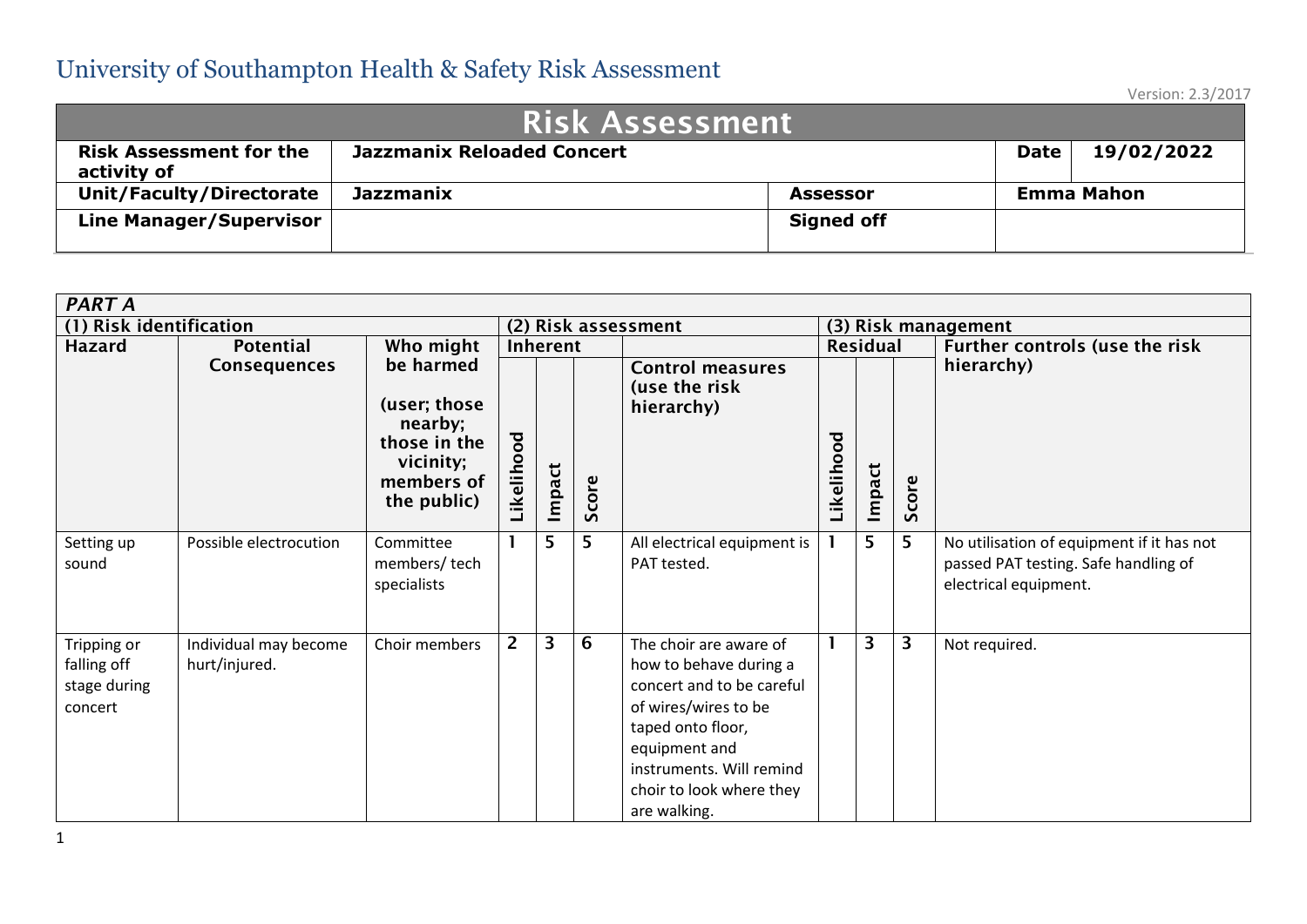| <b>PART A</b>                              |                                           |                                                                                                |                     |        |       |                                                                                                                                                                                                 |                     |        |       |                                |
|--------------------------------------------|-------------------------------------------|------------------------------------------------------------------------------------------------|---------------------|--------|-------|-------------------------------------------------------------------------------------------------------------------------------------------------------------------------------------------------|---------------------|--------|-------|--------------------------------|
| (1) Risk identification                    |                                           |                                                                                                | (2) Risk assessment |        |       |                                                                                                                                                                                                 | (3) Risk management |        |       |                                |
| <b>Hazard</b>                              | <b>Potential</b>                          | Who might                                                                                      | Inherent            |        |       |                                                                                                                                                                                                 | Residual            |        |       | Further controls (use the risk |
|                                            | <b>Consequences</b>                       | be harmed<br>(user; those<br>nearby;<br>those in the<br>vicinity;<br>members of<br>the public) | Likelihood          | Impact | Score | <b>Control measures</b><br>(use the risk<br>hierarchy)                                                                                                                                          | Likelihood          | Impact | Score | hierarchy)                     |
| Fainting during<br>concert                 | Individual may become<br>hurt or injured. | Choir members                                                                                  | $\overline{2}$      | 3      | 6     | All choir members have<br>water on stage and<br>access to water in the<br>venue. Will remind choir<br>to drink a lot of water<br>and to exit the stage if<br>they are feeling dizzy/<br>unwell. | $\mathbf{1}$        | 3      | 3     | Not required.                  |
| Setting up<br>stage or other<br>equipment. | Strain injuries                           | Tech specialists/<br>committee<br>members                                                      | $\overline{2}$      | 3      | 6     | Making sure everyone is<br>shown how to lift heavy<br>items correctly at the<br>beginning of/during<br>venue set up. Heavier<br>objects to be lifted in<br>pairs.                               |                     | 3      | 3     | Not required.                  |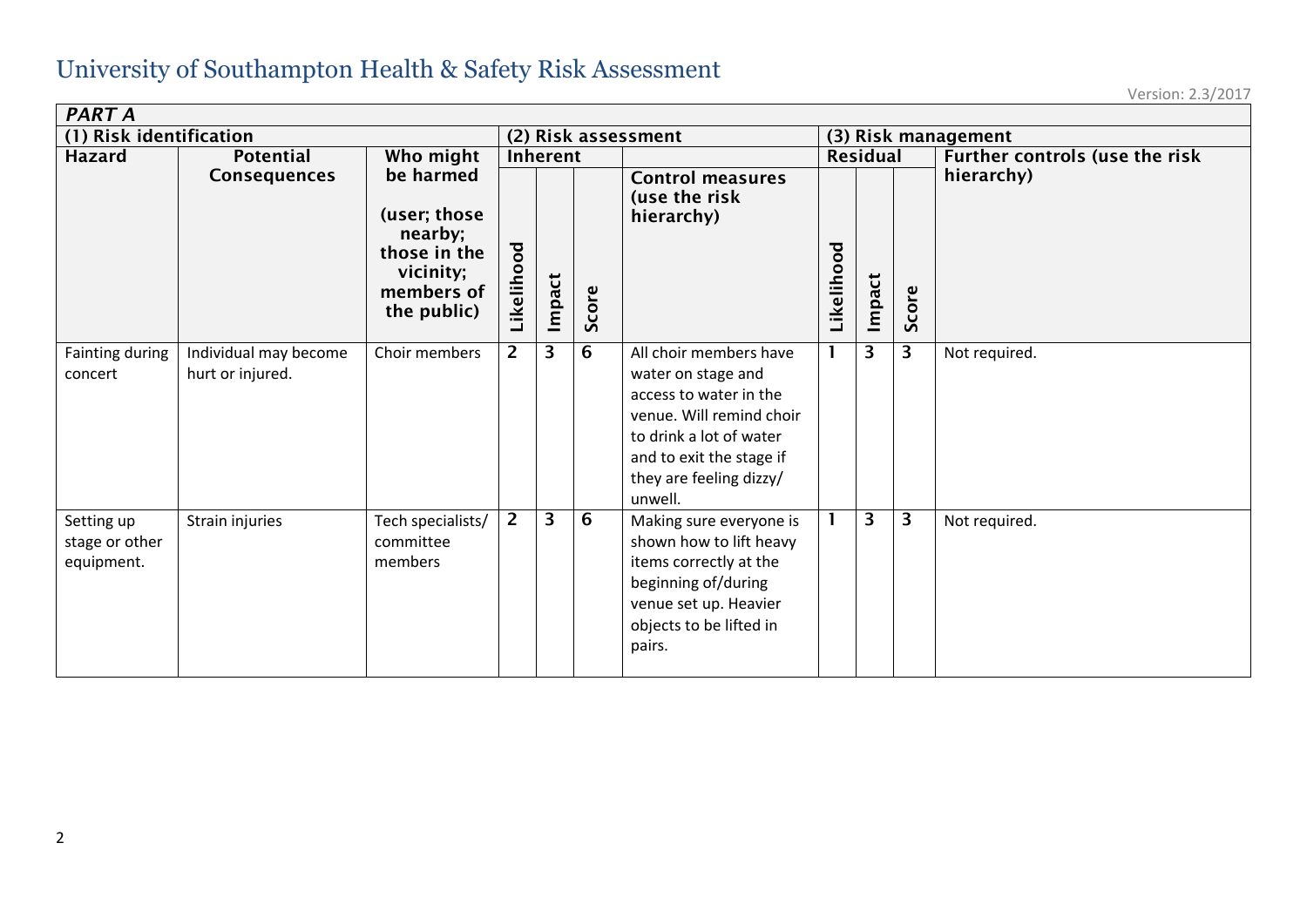| Spread of   | Individuals become ill | Choir members/ | $\overline{4}$ | 3 | 12 | Not possible to             | 3 | 3 | 9 | If advised that a member has developed       |
|-------------|------------------------|----------------|----------------|---|----|-----------------------------|---|---|---|----------------------------------------------|
| coronavirus | and have to isolate.   | audience       |                |   |    | completely eliminate risk   |   |   |   | Covid-19 and that they were recently in      |
|             |                        | members        |                |   |    | of spreading the virus but  |   |   |   | contact with other members, the committee    |
|             |                        |                |                |   |    | can be reduced.             |   |   |   | will contact SUSU Activities Team and will   |
|             |                        |                |                |   |    | Encourage choir members     |   |   |   | encourage the person to contact Public       |
|             |                        |                |                |   |    | to take a lateral flow test |   |   |   | Health England to discuss the case, identify |
|             |                        |                |                |   |    | on the day of the concert   |   |   |   | people who have been in contact with them    |
|             |                        |                |                |   |    | and not to come if they     |   |   |   | and will take advice on any actions or       |
|             |                        |                |                |   |    | test positive.              |   |   |   | precautions that should be                   |
|             |                        |                |                |   |    | Encourage members to        |   |   |   | taken (https://www.publichealth.hscni.net/). |
|             |                        |                |                |   |    | take part in good           |   |   |   |                                              |
|             |                        |                |                |   |    | personal and hand           |   |   |   |                                              |
|             |                        |                |                |   |    | hygiene practises.          |   |   |   |                                              |
|             |                        |                |                |   |    | Provide hand sanitizer      |   |   |   |                                              |
|             |                        |                |                |   |    | around the environment.     |   |   |   |                                              |
|             |                        |                |                |   |    | Frequently clean and        |   |   |   |                                              |
|             |                        |                |                |   |    | disinfect objects and       |   |   |   |                                              |
|             |                        |                |                |   |    | surfaces that are touched   |   |   |   |                                              |
|             |                        |                |                |   |    | regularly, especially       |   |   |   |                                              |
|             |                        |                |                |   |    | equipment in-               |   |   |   |                                              |
|             |                        |                |                |   |    | between use by different    |   |   |   |                                              |
|             |                        |                |                |   |    | people.                     |   |   |   |                                              |
|             |                        |                |                |   |    | <b>Following University</b> |   |   |   |                                              |
|             |                        |                |                |   |    | Guidelines:                 |   |   |   |                                              |
|             |                        |                |                |   |    | Jazzmanix will follow the   |   |   |   |                                              |
|             |                        |                |                |   |    | appropriate meeting         |   |   |   |                                              |
|             |                        |                |                |   |    | room and local guidance     |   |   |   |                                              |
|             |                        |                |                |   |    | as outlined by the          |   |   |   |                                              |
|             |                        |                |                |   |    | university. Start activity  |   |   |   |                                              |
|             |                        |                |                |   |    | with a reminder of key      |   |   |   |                                              |
|             |                        |                |                |   |    | COVID-19 precautions        |   |   |   |                                              |
|             |                        |                |                |   |    | and how to maintain         |   |   |   |                                              |
|             |                        |                |                |   |    | them. Ensure participants   |   |   |   |                                              |
|             |                        |                |                |   |    | are aware of the            |   |   |   |                                              |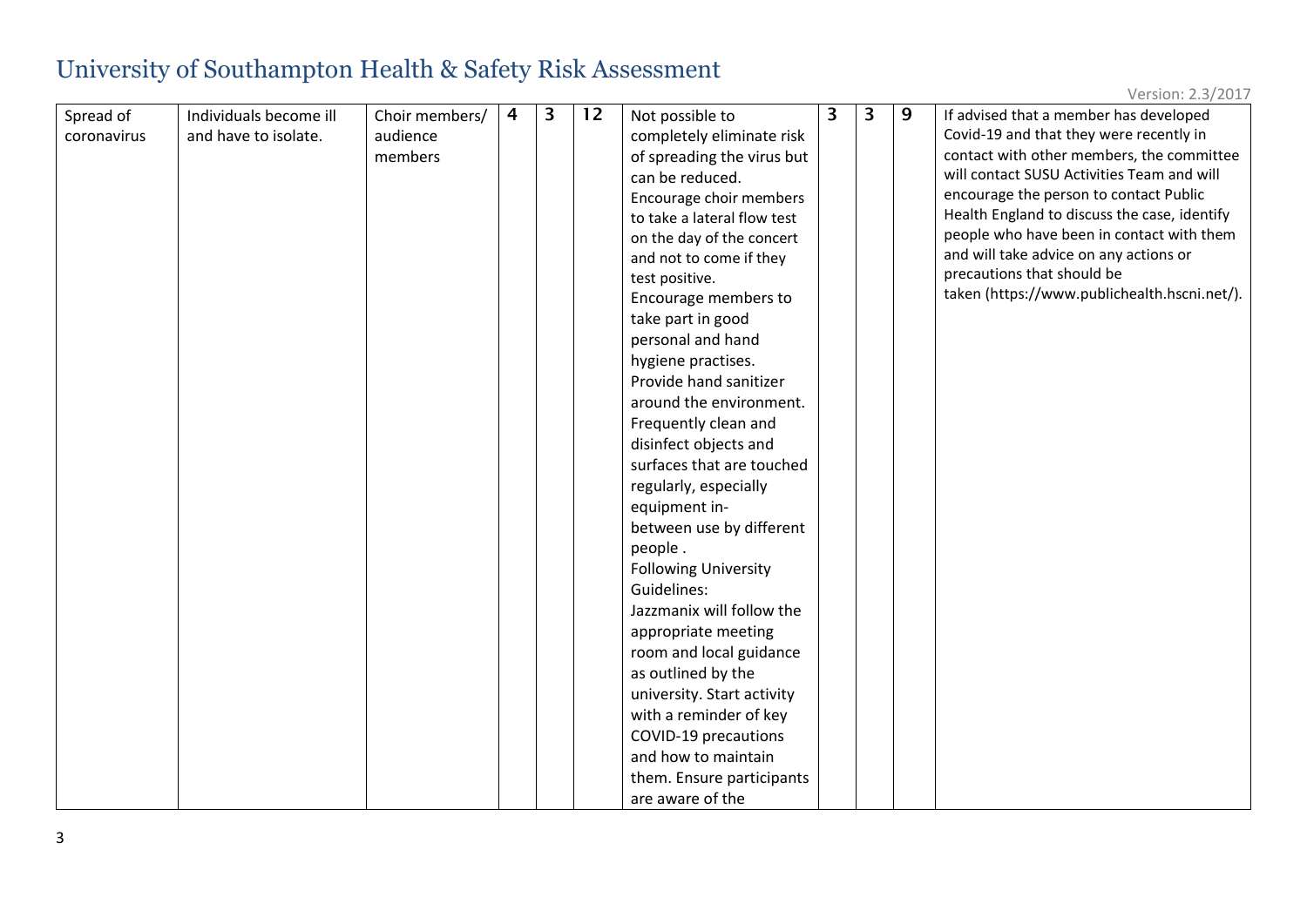Version: 2.3/2017

| <b>PART A</b>           |                                                                                                                |            |                     |       |                                                        |                                                 |                     |          |            |                                |  |
|-------------------------|----------------------------------------------------------------------------------------------------------------|------------|---------------------|-------|--------------------------------------------------------|-------------------------------------------------|---------------------|----------|------------|--------------------------------|--|
| (1) Risk identification |                                                                                                                |            | (2) Risk assessment |       |                                                        |                                                 | (3) Risk management |          |            |                                |  |
| Hazard                  | Potential                                                                                                      | Who might  | Inherent            |       |                                                        |                                                 |                     | Residual |            | Further controls (use the risk |  |
|                         | be harmed<br>Consequences<br>(user; those<br>nearby;<br>those in the<br>vicinity;<br>members of<br>the public) | Likelihood | Impact              | Score | <b>Control measures</b><br>(use the risk<br>hierarchy) | Likelihood                                      | Impact              | Score    | hierarchy) |                                |  |
|                         |                                                                                                                |            |                     |       |                                                        | consequences of not<br>complying with guidance. |                     |          |            |                                |  |
|                         |                                                                                                                |            |                     |       |                                                        |                                                 |                     |          |            |                                |  |
|                         |                                                                                                                |            |                     |       |                                                        |                                                 |                     |          |            |                                |  |

*PART B – Action Plan*

# Risk Assessment Action Plan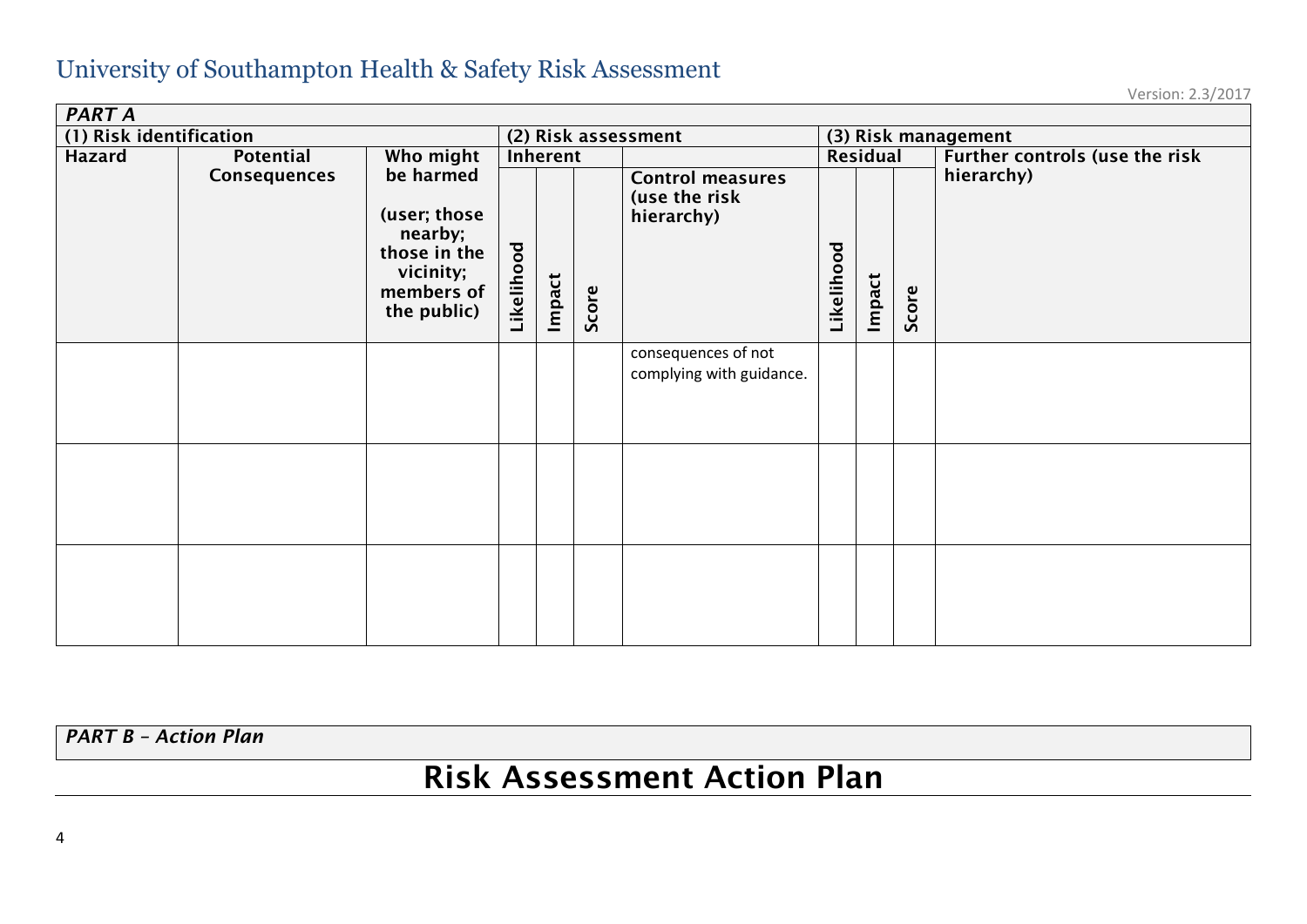| Part<br>no. | Action to be taken, incl. Cost   | By whom | <b>Target</b><br>date | <b>Review</b><br>date | Outcome at review date           |  |
|-------------|----------------------------------|---------|-----------------------|-----------------------|----------------------------------|--|
|             |                                  |         |                       |                       |                                  |  |
|             |                                  |         |                       |                       |                                  |  |
|             |                                  |         |                       |                       |                                  |  |
|             |                                  |         |                       |                       |                                  |  |
|             |                                  |         |                       |                       |                                  |  |
|             |                                  |         |                       |                       |                                  |  |
|             |                                  |         |                       |                       |                                  |  |
|             | Responsible manager's signature: |         |                       |                       | Responsible manager's signature: |  |
|             | Print name:                      |         | Date:                 | Print name:           | Date                             |  |